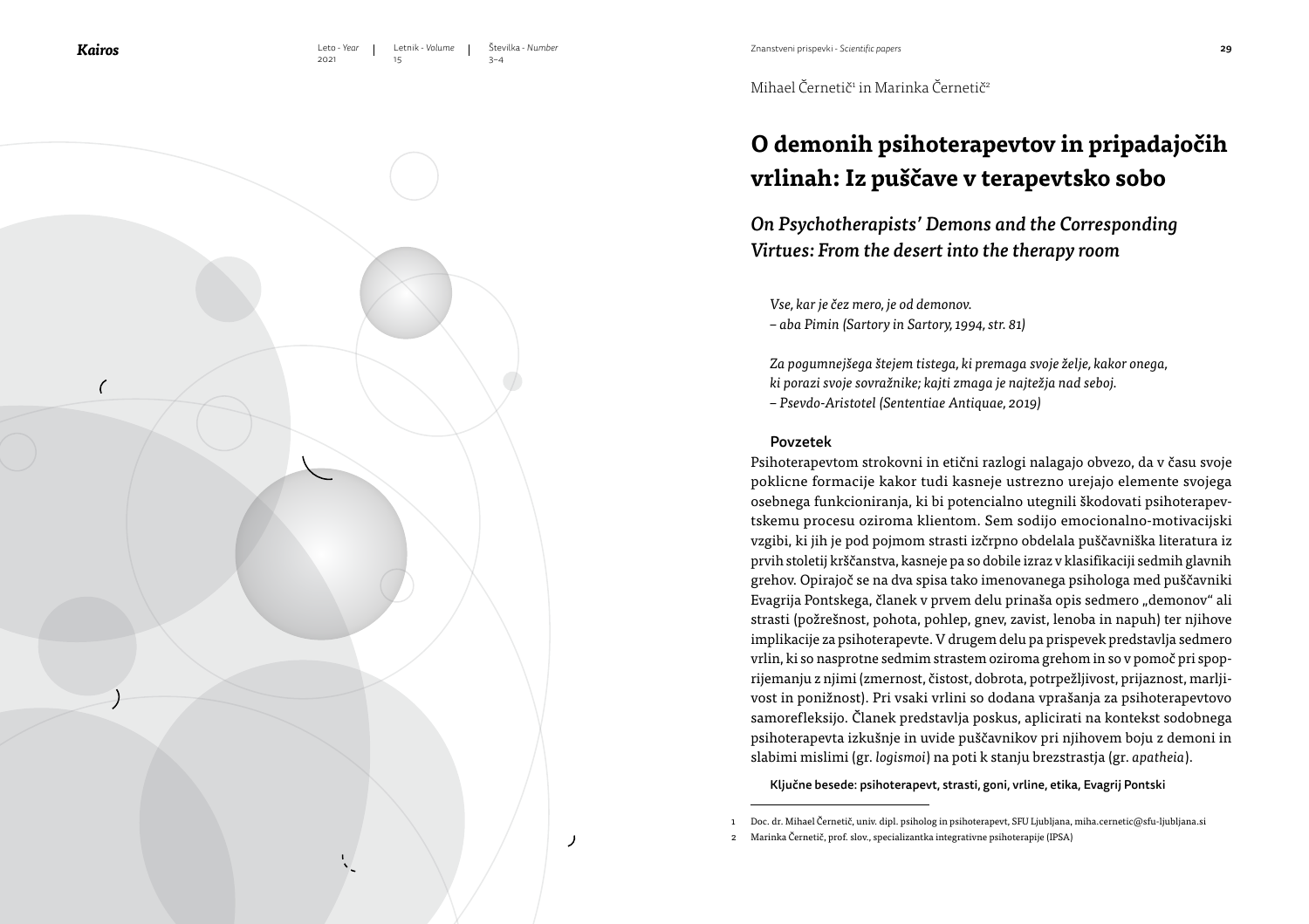#### Abstract

Professional and ethical reasons impose on psychotherapists the obligation to properly regulate (both during their professional training, as well as later on) the elements of their personal functioning which could potentially harm the psychotherapy process or clients. These include emotional-motivational impulses that were exhaustively dealt with, under the notion of passions, by the hermitic literature from the first centuries of Christianity, and that were later expressed as a classification of the seven cardinal sins. Drawing on two writings by the so-called hermit psychologist Evagrius of Pontus, this article in the first part describes seven "demons" or passions (gluttony, lust, greed, wrath, envy, sloth and pride) and their implications for psychotherapists. In the second part, the article presents seven virtues that are opposite to the seven passions or sins and help to deal with them (temperance, chastity, charity, patience, kindness, diligence and humility). For each virtue, questions for the psychotherapist's self-reflection are added. The article is an attempt to apply to the context of the modern psychotherapist the experiences and insights of hermits in their struggle with demons and bad thoughts (gk. *logismoi*) on the path to the state of equanimity (gk. *apatheia*).

Key words: psychotherapist, passions, drives, virtues, ethics, Evagrius Ponticus

# **Extended Abstract**

# 1. **Introduction**

From the time of their professional training onwards, psychotherapists are obliged (for professional and ethical reasons) to work on improving their personal integrity and their orderly personal functioning and to control behaviour and characteristics that could be detrimental to proper performance in their profession.

The present article emerged from certain observations we made in the course of our own work as psychotherapists while being at the same time interested in desert psychology and spirituality. In part, it was inspired also by various encounters with passions and their negative effects in other psychotherapists. The aim of the article is not to fan moralism, but to draw attention to some important, ethically binding topics for the benefit of clients, psychotherapists, and the psychotherapy profession, drawing on the ancient findings from the treasury of Christian psychology.

Given that the Christian concept of the seven cardinal (deadly) sins seemed

useful to one of LinkedIn's founders, Reid Hoffman (Esparza, 2017), in his theory for explaining the success or failure of social media, it might be even more promising to look at how this concept could be relevant to us psychotherapists in our therapeutic work.

# 2. **The Wisdom of the Desert**

In the writing of this contribution, we have turned to two texts by Evagrius of Pontus (2015), a 4th-century theologian and ascetic who later came to be called the greatest "psychologist" among Christian hermits. Long before Sigmund Freud, he systematically wrote about problems that people have with their drive-related impulses. In our opinion, Evagrius' texts can be interesting for psychotherapists, as he insightfully, with a great deal of intellect and education, and also engagingly (almost humorously) wrote down his (and of other hermits at the time) practical experiences with coping with passions, acquired in extreme living conditions under a strict ascetic regime in the Egyptian deserts.

3. **The Seven "Demons" or Passions and Their Implications for Psychotherapists**

Evagrius of Pontus (2015) compiled a list of eight categories of problematic thoughts (gk. *logismoi*), passions, or temptations that lead to evil. These central passions which harass people he also called demons, because he believed that bad impulses come not only from the human interior but also from evil spiritual beings (demons). Interestingly, the word demon still appears in the Slovene literary language in the sense of (intrinsic) "strong, instinctive tendency, inclination, usually to something bad" (according to the *Dictionary of the Slovene Literary Language*).

Based on Evagrius' teaching, the Catholic catechism today teaches seven capital sins (Slovenian Bishops' Conference, 2006, para. 398), which are: (a) pride, (b) greed, (c) envy, (d) wrath, (e) lust, (f) gluttony and (g) sloth.

The demarcation of Christian demonology on the one hand, and psychology and psychotherapy on the other, had already attracted Freud, who conducted a case study of the so-called *demonological neurosis*. He viewed demons (somewhat reductionistically) as a person's bad desires that they had discarded, the remnants of suppressed instinctual desires (Freud, 1955).

We believe that human nature is fundamentally good, including the instincts that *Homo sapiens* inherited from its phylogenetic ancestors. Therefore, drives and other motivational impulses are not *a priori* bad. But in an imperfect world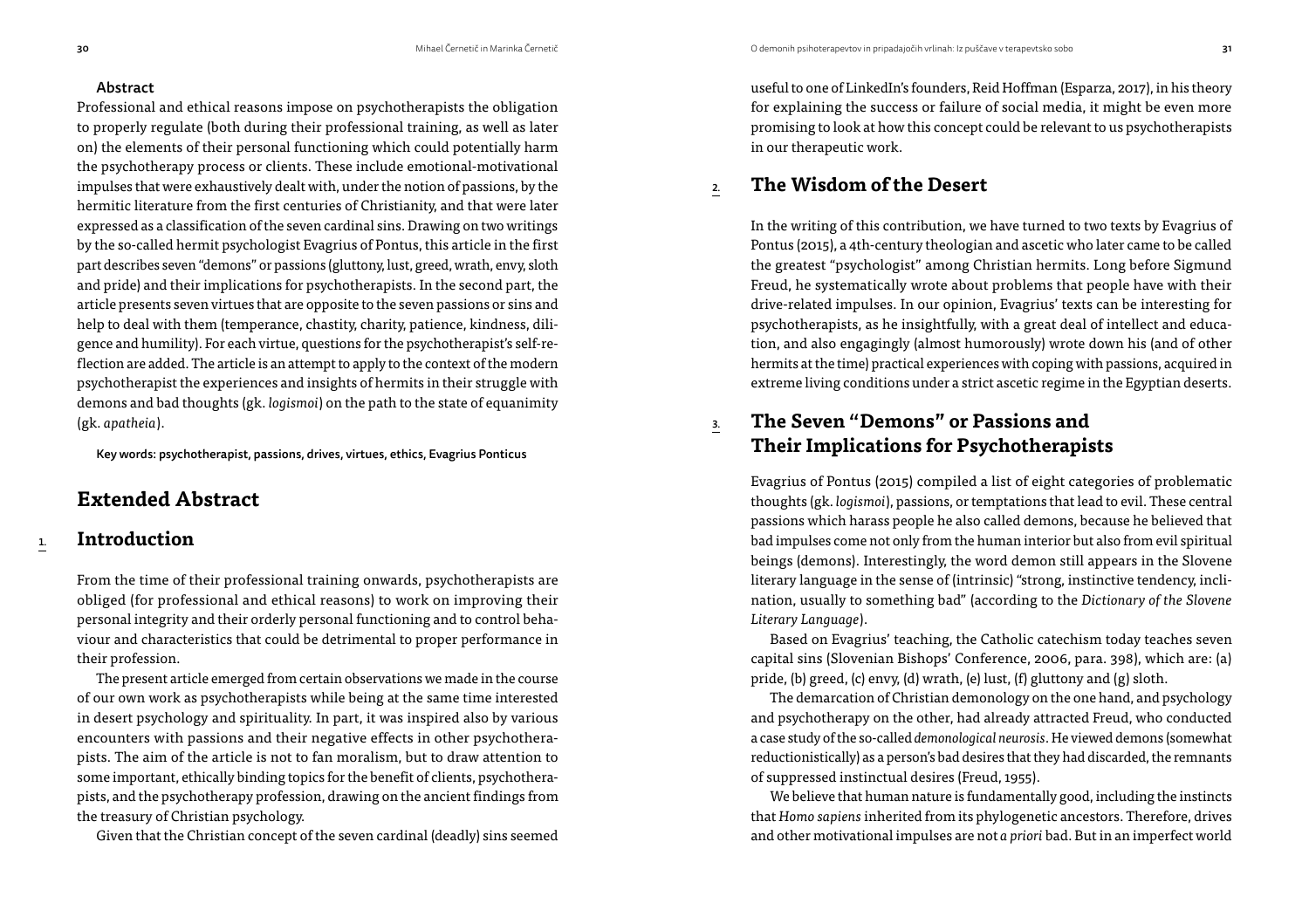(as it is) many things can go wrong, and therefore "corrupted passions" are not just a moral but an ontological issue. Corruptedness here denotes what is dysfunctional and suboptimal, and what as such calls for compassion and understanding.

### 3.1. **Gluttony (lat.** *Gula***)**

Gluttony, according to Evagrius, represents the beginning of other passions. It is manifested as an excessive indulgence in the pleasures of food and drink and in lavish goods.

Excessive yielding to desires for luxury and other passions from the category of gluttony may lead a therapist to neglect the proper due care for their clients, especially if this grows into addiction (e.g., to food, alcohol, or other substances). Also, a therapist will probably not be convincing in their efforts to help a client gain a healthy attitude towards food and drink if they themselves are far from it. What about excessive craving for professional titles, for educational workshops, for the accumulation of professional materials, for factual or conceptual knowledge, for stimuli?

## 3.2. **Lust (lat.** *Luxuria***)**

For the passion of lust, the Greek term *porneia* (etymologically related also to pornography) was used among Christian hermits of the past. For Evagrius (2006, p. 63), this passion is related to functioning that is outside of the true nature of a human being and to engaging with "bait[s] for the eyes".

Lust can prevent a psychotherapist from seeing their client comprehensively, compassionately and with sufficient empathy. A therapist can thus miss a client's needs and wishes and experience him or her as an object for satisfying their own sexual desires. Such a phenomenon is undoubtedly negative for the therapeutic process. Problems with the regulation of sexual desire can in extreme cases lead to serious ethical violations in the therapeutic process, such as sexual abuse of the client (which often, unfortunately, remains hidden behind the doors of therapy rooms). However, a therapist's problems with lust may be limited "merely" to the silent battles behind the doors of the therapist's own heart, known only to themselves.

#### 3.3. **Greed (lat.** *Avaritia***)**

Greed can be defined as an excessive desire for material goods (such as money, cars, real estate and other possessions), long-distance travel, luxurious or expensive clothing, as well as for social benefits such as status or fame or public attention.



If a psychotherapist finds themselves perceiving their therapeutic activity primarily as an endeavour that should bring them as much income as possible, there may be an underlying problem with greed. Carrying out session after session mechanically is not seen as a path towards psychotherapeutic excellence. In such a case, client's satisfaction as well as the reputation of the therapist might become endangered, and therapist burnout may also result. Greed

in a psychotherapist can also be manifested in a strong desire to increase their reputation and public visibility.

### 3.4. **Wrath (lat.** *Ira***)**

Among Christian hermits, anger was not in itself considered problematic; Evagrius mentions situations when it is even desirable. Angry affects were only seen as inappropriate when they stemmed from impatience and involved hatred and malice.

What happens if a psychotherapist is overly giving in to their anger? We believe that psychotherapists want to be for their clients "a silent spring that

Picture 1

Smrekar Hinko. *Lust.*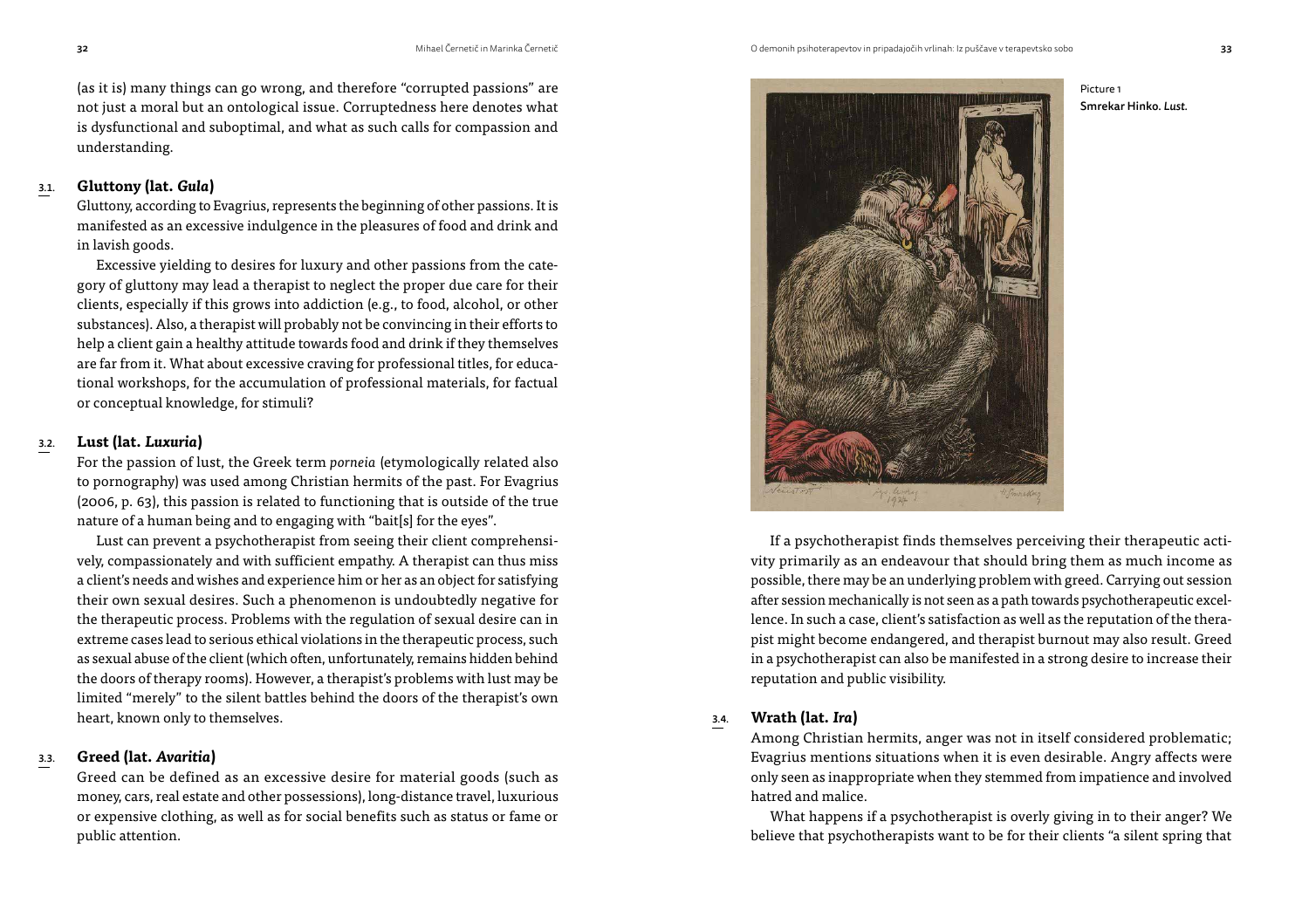gives everyone a mild drink," as Evagrius (2015, p. 255) described a patient person. Yet we (psychotherapists) may occasionally find ourselves in a more subjective than argumented comparative discussion of some psychotherapeutic theories or psychotherapy orientations. We may be intolerant of therapists of other approaches. What about the proverbial Slovenian partisanship (sectarianism), which is not foreign to Slovenian psychotherapy either? In addition, a therapist might fall into the "angry trap" in relationships with clients who (intentionally or unintentionally) try to cross boundaries in therapy (be it time-related, financial, or personal ones), even though the therapist themselves may not have properly defined or protected these boundaries.

#### 3.5. **Envy (lat.** *Invidia***)**

For Evagrius, envy was related to sadness, and he vividly writes that envy is "an eye disease that prevents joy" (2015, p. 344). It is a kind of sadness, resulting from perceiving others as (at least seemingly) doing better than us.

There is probably no psychotherapist who is never envious of a colleague (e.g., for their professional knowledge or vast clientele). Envy can also be reflected in a lack of awareness that psychotherapists are in fact all in the same boat – we are all trying to help our clients and thereby dealing with similar problems.

What about a therapist's envy of their clients? Perhaps a therapist's sadness that a client can afford an expensive vacation or has more freedom, than them? Although it is perhaps similarly embarrassing to the envy of parents towards their children, one cannot (and should not) say that therapist-to-client envy does not occur.

#### 3.6. **Sloth (lat.** *Acedia***)**

The concept of acedia (from gk. *akedia*) refers to indifference, numbness, lethargy, lack of commitment. It can be manifested as disinterest, lack of concentration or absent engagement in pointless activity.

An acedical psychotherapist may carry out their work with clients with little involvement, in a bored manner, monotonously and overly routinely, perhaps even negligently. During the sessions, they may often look at a clock (clients, as we know, notice this very well), and basically just wait for the therapeutic hour to come to an end. They have little interest in their professional, perhaps even in personal development, and lack professional liveliness. They may be more interested in a hobby than in working with their clients.

#### 3.7. **Pride (lat.** *Superbia***)**

Pride was considered by desert hermits to be the worst of all demons or

passions. It is associated with beliefs about one's own superiority and self- -sufficiency. It can lead to overestimating oneself, to grandiose and arrogant behaviour, to unjustifiably putting one's own interests before the welfare of other people.

Pride may lead a psychotherapist to unfoundedly believe that they are (or will be sometime in the future) the best therapist in their town, association, country, or psychotherapy orientation. Or that they are irreplaceable as a therapist. Or that they are competent for any and all client cases. They may feel to be already "completely analyzed" and therefore not in need of supervision and continuing personal and professional development. It is difficult for them to see their shortcomings or work mistakes, and they usually attribute failures in the therapy process to external causes, such as client factors or unfavourable circumstances. What about disproportionately high fees for a session?

# 4. **Seven Capital Virtues, and Questions for a Psychotherapist's Self-Reflection**

One of the tried and tested ways of dealing with weaknesses of character is to nurture and strengthen their opposites – virtues. Developing and strengthening positive aspects of oneself has long been present in psychotherapy and in humanistic psychology, and the concept of virtues as personality strengths is well known in positive psychology. Within the Christian tradition, probably as early as the 4th century, each of the main passions/sins discussed above acquired its own complementary character virtue. We present these virtues, and for each of them we add examples of specific reflective questions that can help psychotherapists in developing personality competencies. Let us address these questions to ourselves in the spirit of mindfulness, openness, courageous and hope-filled awareness, with a good measure of patience and true, sincere compassion for ourselves and our own processes.

#### 4.1. **Temperance**

The opposite of gluttony is temperance (lat. *temperantia*), also abstinence and equanimity. In the positive psychological classification of character strengths and virtues (Peterson & Seligman, 2004), the virtue of temperance is defined as protection against exaggeration in general, not just as the antipode of gluttony, and it encompasses, among other things, the character strengths of self-regulation (or self-control) and prudence.

Examples of questions for a psychotherapist's self-reflection:

"How balanced are my personal and my professional 'scales'? How much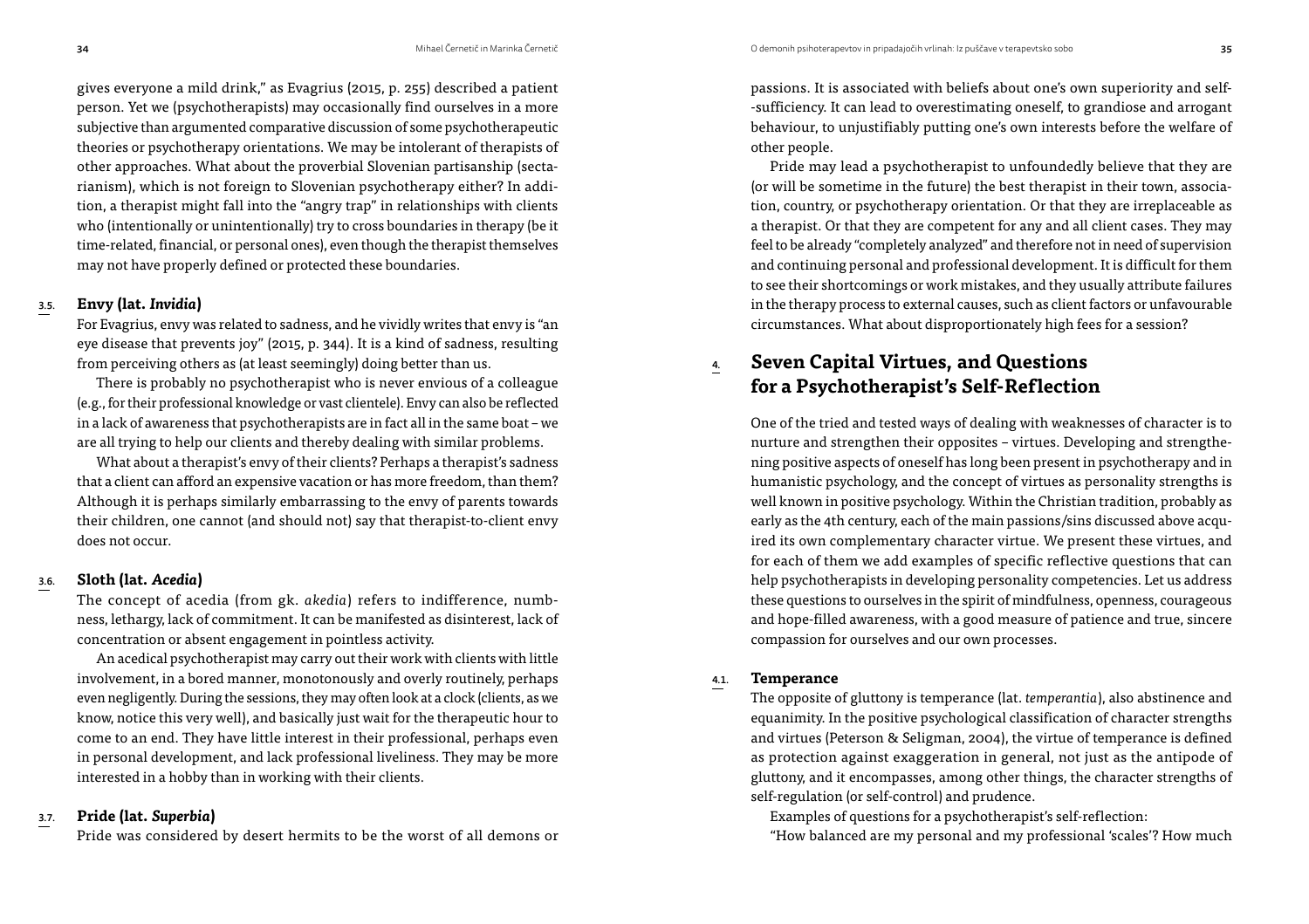balance is there currently in my physical, mental, and spiritual realms?"

"Do I resort to food or drink, or to unnecessary shopping and wasting money in the moments of feeling particularly burdened by the weight of my psychotherapeutic work?"

## 4.2. **Chastity**

The virtue that is the opposite of lust is chastity (lat. *castitas*), also self-control (gk. *enkrateia*, which literally means "in power").

"How do I manage my sexual desire?" "To what extent does the latter 'manage' me?"

"How do I look at my clients? Is my looking pure and transparent, or hazy and messy?"

# 4.3. **Charity**

The antidote of greed is charity (lat. *caritas*) – benevolence, generosity, sacrifice. "Can I really take another client into treatment, even though I already have a hard time carrying my existing workload?"

"Is it true that I would take them into therapy prematurely (that is, beyond my quantitative capacity) out of altruistic motives, and not perhaps to make it easier for me to afford a new car or to repay the loan?"

## 4.4. **Patience**

Patience (lat. *patientia*) is placed opposite to wrath and anger. In this context, we can also speak of forgiveness and mercy.

"When I feel anger or resentment towards a colleague, supervisor, or even a client, am I inspired by patience as a 'weapon of reason'?"

"Do I take into account that other people, too, grow only gradually, and am I able to be patient enough with them?"

## 4.5. **Kindness**

Envy is balanced by kindness (lat. *humanitas*). Related concepts are humanity, compassion, gratitude, contentment.

"Am I able to sincerely congratulate and express my appreciation to a colleague who has succeeded in something?"

"Can I gratefully accept good things created by colleagues that can enrich *me* as well?"

"Am I able to raise and promote others, to enable (facilitate) their development, success, achievements?"

# 4.6. **Diligence**

The virtue of diligence (lat. *industria*) is the opposite of sloth and laziness. It includes persistence, effort, work ethic.

"Am I happy with how I did my best for my clients today? Am I aware of the fact that I have a whole range of clients whereas each of them has only one therapist – me?"

"Do I feel weary of my work? How passionate am I (still) about my mission as a psychotherapist? What is my current professional zeal?"

## 4.7. **Humility**

Humility prevents pride from growing inappropriately. The Latin word for this virtue (*humilitas*) comes from the word *humus* which stands for earth and soil; to be humble thus means to be well grounded – to know what you are as well as what you are not. Humility is associated with modesty, bravery, reverence.

"Does my professional self-image match my reality (that is, the facts)? Am I really that good as a therapist? Or am I may be better than I believe?"

"When was the last time I noticed a mistake or a shortcoming on my part in my therapeutic work?"

"How do I accept any client dissatisfaction with the therapy or with me?"

# 5. **Conclusion**

If a psychotherapist does not have their passions regulated and is, so to speak, possessed by their inner demons, they can expect problems in their professional field and in life in general. The psychotherapy profession requires a high level of ethics, and only with a strong and lived ethical attitude can a psychotherapist be a guard of those things that are most intimate, vulnerable, and sacred in their clients. In striving towards this goal, a psychotherapist can be helped: by a mindful(ness) attitude in perceiving their inappropriate inner impulses they have to master, by personal therapy when needed, and by the occasional reflection on their spiritual (in addition to physical and mental) condition and health.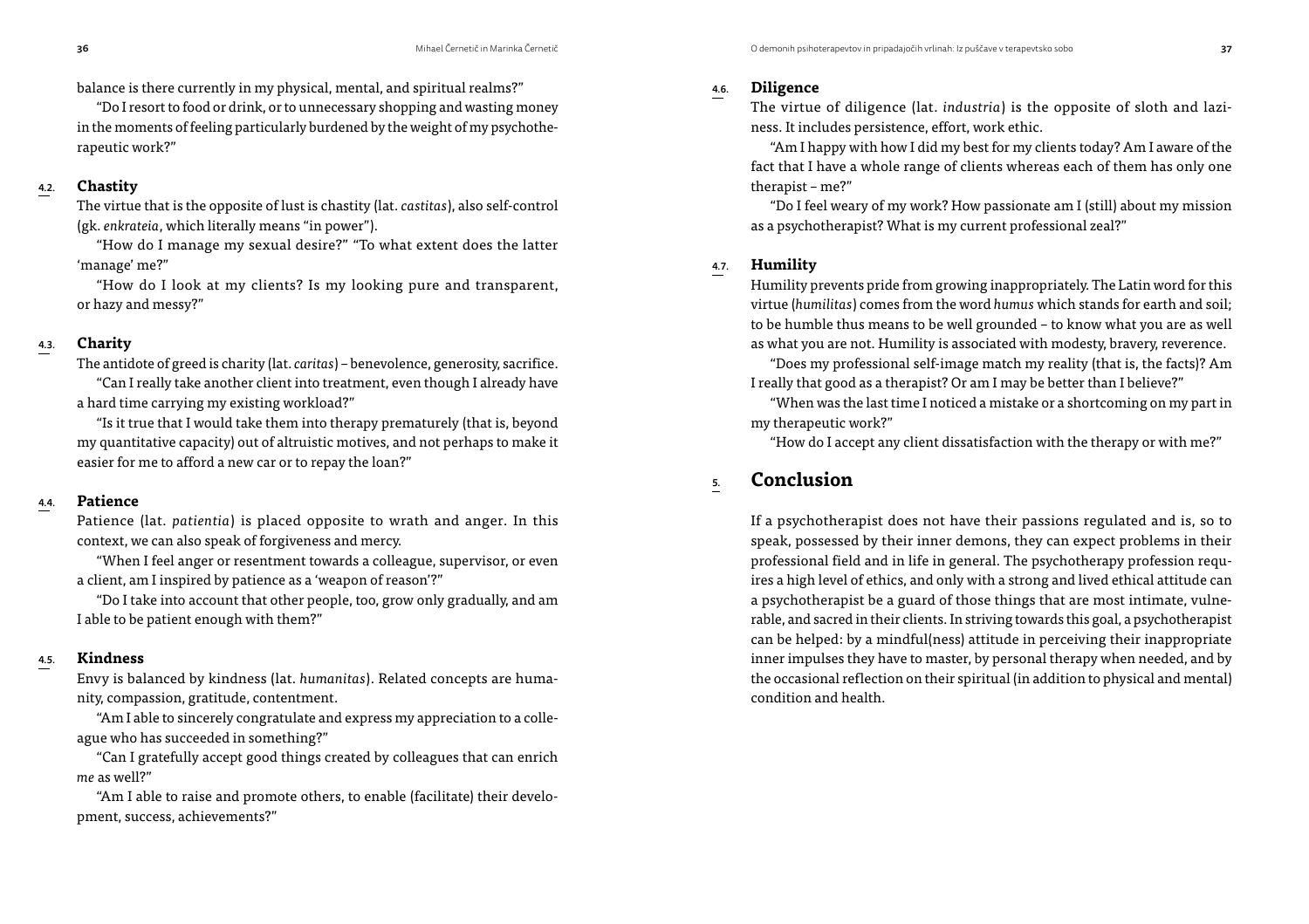### 1. **Uvod**

Eden od ustanoviteljev LinkedIna, Reid Hoffman, je predlagal teorijo, ki bi razložila uspeh ali neuspeh socialnih omrežij: vsako je povezano z enim od sedmih glavnih (smrtnih) grehov (Esparza, 2017). Če je koncept naglavnih grehov, vsaj v nekaterih splošnih potezah, aktualen za družbena omrežja, je morda še toliko obetavneje pogledati, kako more biti relevanten za nas psihoterapevte pri našem terapevtskem delu.

Kaj sploh so (na)glavni ali smrtni grehi? Evagrij Pontski (2015), grško pišoči teolog in asket iz 4. stoletja ter največji "psiholog" med krščanskimi puščavniki, ki je o težavah z goni sistematično pisal že dolgo pred Freudom, je oblikoval seznam osmih kategorij problematičnih misli (grško *logismoi*), strasti oziroma skušnjav, ki vodijo v zlo. Te osrednje strasti, ki nadlegujejo ljudi, je imenoval tudi demoni, ker je verjel, da slabi impulzi ne prihajajo samo iz človekove notranjosti, temveč tudi od zlih duhovnih bitij, demonov. Takšno pojmovanje se je, zanimivo, iz Evagrijevega kroga preneslo naposled tudi v slovenski jezik, kjer ima beseda demon (po *Slovarju slovenskega knjižnega jezika*) dva pomena: Prvi je "duh, ki odločilno vpliva na človekovo življenje in usodo", drugi pa "močna, nagonska težnja, nagnjenost, navadno k čemu slabemu". V 6. stoletju je nato papež Gregor Veliki na podlagi Evagrijevega nauka oblikoval seznam sedmih glavnih grehov, ki ga še danes uči katoliški katekizem (Slovenska škofovska konferenca, 2006, odst. 398): (a) napuh, (b) lakomnost, (c) nevoščljivost, (č) jeza, (d) nečistost, (e) požrešnost in (f) lenoba.

Spodbude za nastanek pričujočega članka so bile na eni strani opažanja svojih vzgibov pri lastnem terapevtskem delu ob hkratnem zanimanju za puščavsko psihologijo in duhovnost, kakor na drugi strani tudi različna srečevanja s strastnimi vzgibi (in njihovimi negativnimi učinki) pri drugih psihoterapevtih. Namen najinega prispevka ni razpihovati moralizem, temveč poskus, s pomočjo starodavnih spoznanj iz zakladnice krščanske psihologije v strokovni sredini obogatiti diskurz o pomembnih, etično zavezujočih temah s področja psihoterapije, ki jih je potrebno stalno reflektirati v dobro klientov, pa tudi psihoterapevtov in stroke kot take.

Ne zagovarjava teze, da so gonski in drugi motivacijski impulzi *a priori* slabi in bi jih bilo treba zato preganjati. Ravno nasprotno, izhajava iz humanistične predpostavke, da je človeška narava v osnovi dobra, vključno z nagoni, ki jih je *Homo sapiens* podedoval od svojih filogenetskih prednikov. A ker živimo v nepopolnem svetu, gre lahko marsikaj tudi narobe; in če bi torej morala govoriti o "pokvarjenih strasteh", ta pokvarjenost ni zgolj moralne, temveč ontološke narave. – Pokvarjeno je, kar je nefunkcionalno in ne uresničuje svojega potenciala, in zatorej kliče po sočutju in razumevanju. Takšna je bila tudi pozicija krščanskih teoretikov iz prvih stoletij, vključno z Evagrijem Pontskim. Slednji v svojih delih večkrat zapiše, da kaj ni v skladu s človekovo (pravo) naravo.

Na dva teksta tega psihologa<sup>3</sup> med puščavniki sva se naslonila pri pisanju prispevka, in sicer na njegova spisa z naslovom "O osmih hudobnih duhovih" ter "Razprava o nekrepostih, ki so nasprotne krepostim" (Evagrij Pontski, 2015). Evagrijeva besedila so po najinem mnenju za psihoterapevte lahko zanimiva iz več razlogov: (a) zapisoval je na praktičen način (in pogosto z velikim trudom) pridobljene izkušnje, svoje in drugih takratnih puščavnikov, (b) njegovi opisi in razmišljanja so izredno pronicljivi in poleg njegove prakse (ki je dosegla mistično globino) odslikavajo močno izobraženost, povrhu pa so (c) često slikoviti, bogati z metaforiko in zato pravzaprav tudi kratkočasni.

Glede na to, da Evagrijeva dela sodijo med puščavniško literaturo, ki je na videz svetlobna leta oddaljena od izkušnje povprečnega sodobnega človeka4, naj bralce opogumiva in spodbudiva z besedami Gorazda Kocijančiča (2015, str. 10–11), enega od Evagrijevih prevajalcev v slovenščino. Meni, da "nas Evagrijev ,ekstremizem' – njegovo prebivanje v samoti, odpoved spolnemu življenju, življenje v uboštvu, lakoti in žeji, izpostavljenost mrazu in vročini – ne sme preveč prestrašiti. Puščavski očetje so le v skrajni meri izkušali človeški položaj, ki ga v globini živimo vsi; v njihovih mejnih situacijah se jim je le toliko bolj očitno kazala resnica človeške eksistence kot take. Njihova modrost nam zato lahko na naši poti pomaga ne glede na naš – praviloma precej drugačen in mnogo bolj udoben – življenjski položaj." Če gremo v razmisleku dlje od površinskega videza, lahko ugotovimo, da je tudi v vsakem psihoterapevtu nekaj puščavnika, ki se v samoti svoje "celice" oziroma terapevtske sobe in v prvinsko divji (včasih surovi, včasih lepi) tišini "puščave" notranjih svetov pogumno sooča z "demoni" v svojih klientih, ob tem pa prihaja v stik – hote ali nehote – tudi s svojimi lastnimi težkimi vsebinami.

V obravnavo vprašanj, ki se navezujejo na razmejevanje (krščanske) demonologije na eni strani ter psihologije in psihoterapije na drugi, se v prispevku namenoma ne spuščava, saj za to v pričujočem kontekstu ni nujne potrebe in bi preseglo vsebinski okvir članka. Jasno pa je, da so tovrstna vprašanja pritegnila že Freuda, ki je opravil študijo primera tako imenovane *demonološke nevroze* (Freud, 1923). Do demonov je zavzel (v določenem pogledu redukcionistično) stališče, da so to naše slabe želje, ki smo jih zavrgli, ostanki izrinjenih gonskih

<sup>3</sup> Balke (2017) se za Evagrija celo sprašuje, ali ni morda bil eden prvih psihoterapevtov.

<sup>4</sup> V Egiptu, kjer je Evagrij Pontski preživel svoja puščavniška leta, krščansko puščavništvo sicer obstaja še dandanes.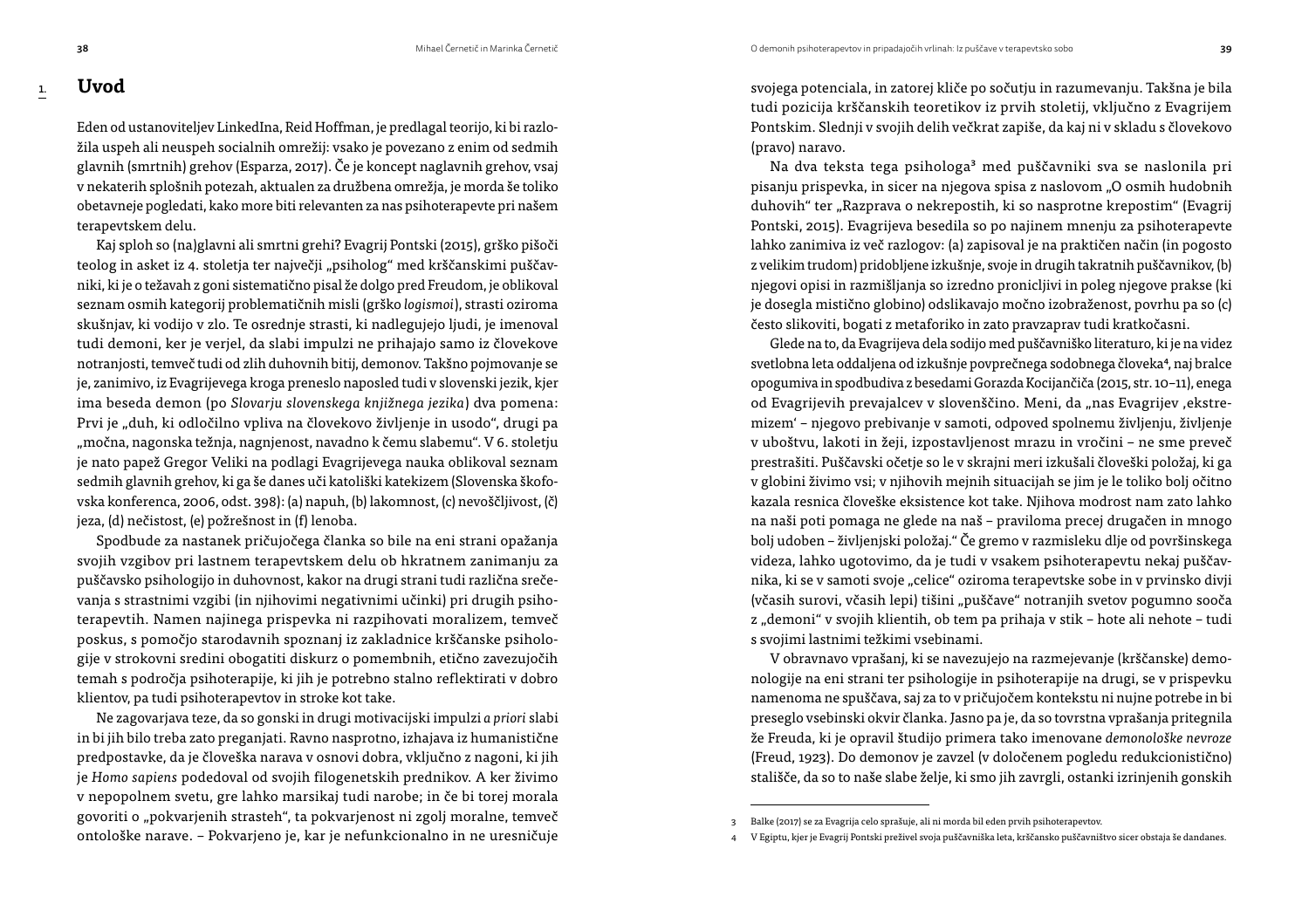želja (Freud, 1955). Nekatere (vsebinsko širše) vpoglede na dotično temo ponuja tudi Bufford (1988, poglavje 8).

V članku se osredotočava na krščanski pogled, vendar prepričanje, da demoni skušajo ljudi, še zdaleč ni omejeno na krščanski okvir (glej npr. Al-Daghistani, 2015; Avsenik Nabergoj, 2015; Thera, 2008). Po budističnem verovanju naj bi bile tudi princa Sidarto (Buda) nadlegovale skušnjave, in sicer v obliki videnja treh lepih žensk. Te naj bi bile hčerke demonskega kralja Mara in vsaka naj bi poosebljala določeno skušnjavo, nasprotno razsvetljenju. Po nekaterih virih naj bi bilo teh sestra celo pet. Kar zadeva islam, pa Avsenik Nabergoj (2015, str. 560) trdi, da sta v Koranu "obravnava in premagovanje skušnjave, ki jo povzročajo Iblīs (satan) in njegovi demoni, osrednji religiozni problem".

V naslednjem poglavju nekoliko pobliže predstaviva vseh sedem kardinalnih (glavnih) grehov in pri vsakem dodava nekaj možnosti, kako se lahko te slabosti odražajo v delu in življenju psihoterapevta. Zaradi prostorske omejenosti se nisva spuščala v sistematično popisovanje različnih pojavnih oblik niti v podrobnejše analize le-teh, temveč sva želela predvsem nanizati nekaj ilustrativnih idej.

# 1. **Sedmero demonov ali strasti in njihove implikacije za psihoterapevte**

## 1.1. **Požrešnost (lat.** *gula***)**

#### 1.1.1. Opis

Požrešnost, ki po Evagrijevem mnenju predstavlja začetek ostalih strasti, je opredeljena kot pretirano vdajanje užitkom v hrani in pijači, pa tudi razkošnim dobrinam. Latinski izraz etimološko izhaja iz besede, ki označuje požiranje, goltanje (lat. *gluttire*). Po Tomažu Akvinskem (1981, II, 2, Q.148, Art.4) sem sodita tudi uživanje preveč luksuzne, eksotične ali drage hrane (lat. *laute*) ter pretirana izbirčnost ali zahtevnost pri hrani (lat. *studiose*).

Evagrij (2015, str. 249) je v zvezi s požrešnostjo in njenim nasprotjem med drugim zapisal naslednje: "Um tistega, ki se posti, je zvezda, ki sije na jasnem nebu, um pijanega pa se zagrinja v mrak". Podobno opisuje okrnjeno funkcioniranje uma kot posledico požrešnosti tale izjava: "V blatu ne moremo najti vonjav niti v požrešnežu blagega vonja motrenja" (Evagrij Pontski, 2015, str. 250). Na paradoksni primanjkljaj pri uživanju ob nezmernem predajanju užitkom pa Evagrij (2015, str. 250) opozarja, rekoč: "Če se izročiš poželenju po jedeh, ne bo nič dovolj za to, da bi užival v polnosti".

#### 1.1.2. Možne implikacije za psihoterapevta

Kam more požrešnostna neurejenost voditi terapevta? Izhajajoč iz Evagrijevih opisov je možno pričakovati, da pretirana sedacija zaradi hrane ali pijače

psihoterapevtovemu umu ne omogoča "sijati kot zvezda na jasnem nebu" tekom njegovih seans s klienti, kar ima lahko posledice za kvaliteto terapevtskega dela. Pretirano služenje interesom trebuha ali željam po razkošju utegne voditi v zanemarjanje dolžne skrbi za klienta. Zlasti kadar oralno (samo)zadovoljevanje preraste v zasvojenost (npr. s hrano, alkoholom, drugimi substancami) ali doseže stopnjo, ki so jo cerkveni očetje imenovali navada (nekakšna "obsesija"; glej npr. Špidlík, 1999). Možna je redukcija smisla psihoterapevtovega dela na raven instrumenta (t. i. uporaba klientov) za služenje težnjam po razkošju in drugim strastem iz kategorije požrešnosti.

Če želi terapevt pomagati klientu, da razvije zdrav odnos do hrane in pijače, sam pa je daleč od tega stanja, bo trpela njegova prepričljivost ali kongruentnost pri delu s klientom, terapevtski uspeh na omenjenem področju pa bo dvomljiv. Na misel pride slovenska rečenica, da nekdo pridiga vodo, a sam pije vino. Poleg tega bi veljalo razmisliti, v kolikšni meri je lahko specifični izraz požrešnosti terapevta nekakšno pretirano hlastanje po izobraževalnih delavnicah, po kopičenju strokovnega gradiva, ki obleži nepredelano, po strokovnih nazivih, faktografskem ali konceptualnem znanju, dražljajih.

## 1.2. **Pohota, nečistost (lat.** *luxuria***)**

#### 1.2.1. Opis

Grško govoreči puščavski očetje so za strast pohote oziroma nečistovanja uporabljali izraz *porneia*, ki si deli isti etimološki izvor z danes bolj znanim izrazom *pornografija*. Za Evagrija (2015, str. 341) je nečistovanje delovanje brez sorodnosti s pravo naravo človeka in "prevara dobrikanja oči".

Precejšnjo modrost, ki pokaže prekanjenost demona nečistovanja, nosi v sebi Evagrijev nasvet, da "[č]e si mlad, se raje približaj plamtečemu ognju kot mladi ženski", saj če se "približaš ognju in občutiš bolečino, boš hitro odskočil; če pa so te zmehčale ženske besede, se ne boš zlahka izmaknil" (Evagrij Pontski, 2015, str. 252). Nekaj podobnega je predstavil že Homer v znani prigodi s sirenami. Prav psihološka pa je Evagrijeva razlaga, da "kakor iskra, ki zagori za nekaj časa v plevah, zbudi plamen, tako vztrajen spomin na žensko prižge poželenje" (Evagrij Pontski, 2015, str. 253).

Značilnost brezstrastja (gr. *apatheia*), ki je bilo za puščavnike visoko cenjeni ideal, se nakazuje v naslednji izjavi: "Pogled na žensko razuzdanca draži k užitku, čistega človeka pa vzgibava k slavljenju Boga" (Evagrij Pontski, 2015, str. 252). Vseeno pa Evagrij v nadaljevanju svari pred neutemeljenim (predčasnim) domišljanjem, da smo brezstrastje že dosegli, saj se lahko strast pohote začasno pritaji.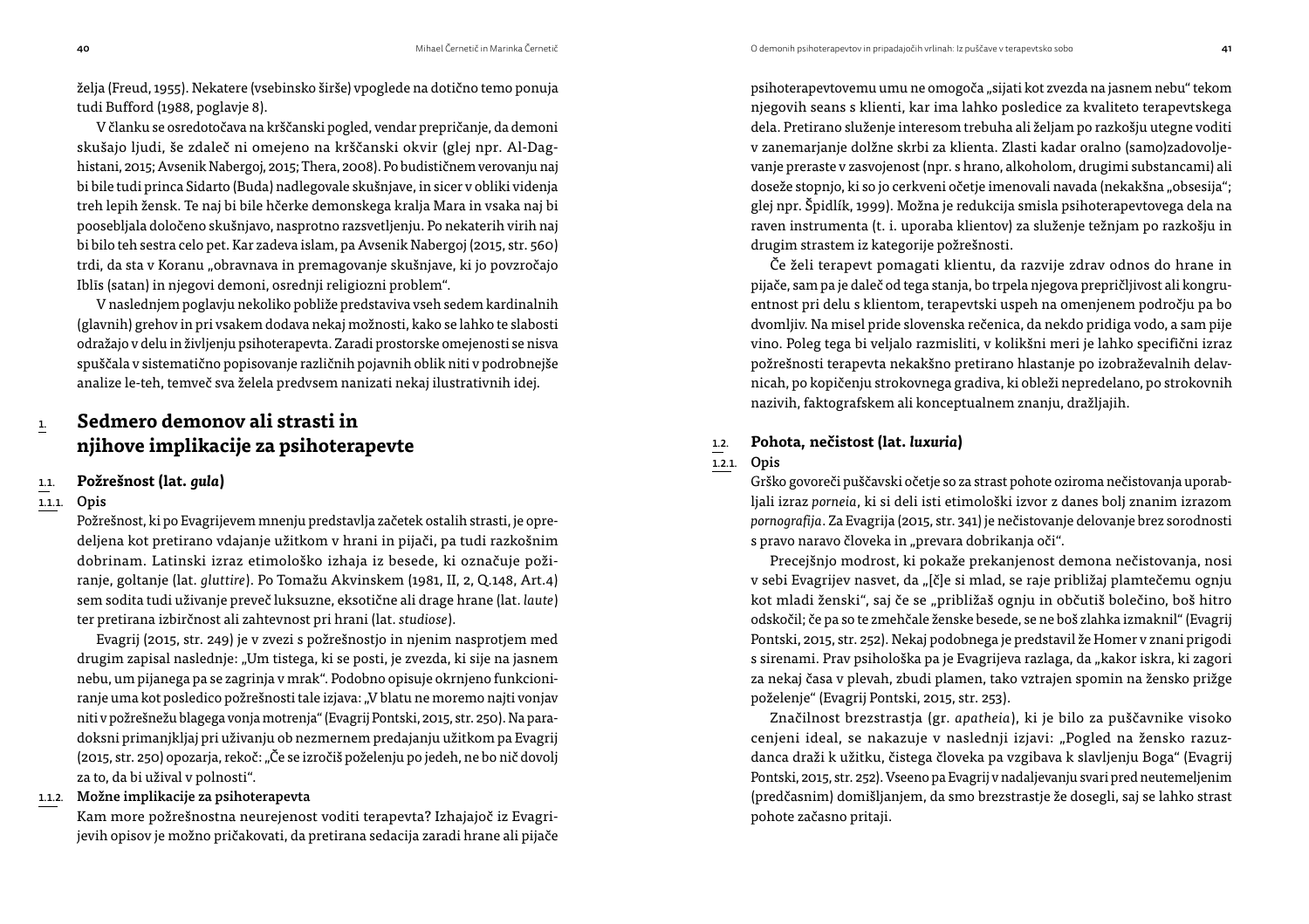#### 1.2.2. Možne implikacije za psihoterapevta

Ni si prav težko predstavljati, da more psihoterapevtova pohota njegovo (njeno) klientko (ali klienta) prikazovati kot objekt za zadovoljevanje spolnih želja, namesto da bi jo/ga terapevt videl bolj celostno, sočutno in empatično, v njenih/njegovih potrebah in željah namesto v svojih. Implikacije takšnega dogajanja za terapevtski proces so nedvomno negativne. V skrajnih primerih lahko težave z regulacijo spolnega poželenja privedejo do hudih etičnih prestopkov v terapevtskem procesu, kot je spolna zloraba klienta. Možno je tudi problematično vedenje terapevta (npr. spolno nadlegovanje) v svoji kolegialni poklicni sredini. Tudi slovensko psihoterapevtsko skupnost občasno pretresejo primeri neustreznega soočanja terapevtov s svojimi erotičnimi vzgibi v poklicnem okolju. Še več dogajanja je skritega za vrati terapevtskih sob, ali omejenega "zgolj" na le terapevtom samim znane tihe bitke za vratci njihovega srca.

### 1.3. **Pohlep, lakomnost (lat.** *avaritia***)**

#### 1.3.1. Opis

Pri pohlepu oziroma lakomnosti govorimo o pretirani želji po materialnih dobrinah, kot so denar, avtomobili, nepremičnine in drugo premoženje, oddaljena potovanja, luksuzna/draga oblačila, pa tudi po socialnih dobrinah, kot sta status ali sloves/pozornost javnosti.

Lakomnost je za Evagrija (2015, str. 341) "prestol malikov", kar po njegovem pomeni, da takšen človek pripisuje gmotnim dobrinam pretiran pomen za svoje življenje (jih poveličuje). Od težav pri lakomnosti Evagrij (2015, str. 253) med drugim izpostavi skrbi, ki jih povzroča premoženje: "Kakor že zalito ladjo muči vsak val, tako človeka z mnogo posestmi preplavljajo njegove skrbi". Obenem pa poudari svobodo, ki jo uživa človek, nevezan na materialno lastnino. O njem pravi: "Ko se približa smrt, odhaja veselega srca, saj svoje duše ni priklenil z nobeno zemeljsko vezjo" (Evagrij Pontski, 2015, str. 253). Po Evagrijevem mnenju je razumen človek "pozoren na potrebe telesa in bo zapolnil pomanjkanje svojega trebuha s kruhom in vodo; ne bo se prilizoval bogatašem zaradi užitka želodca niti ne bo usužnjil svobodnega uma mnogim gospodarjem. Njegove roke mu namreč zadostujejo za to, da vedno služijo telesu in zadostijo naravni potrebi" (Evagrij Pontski, 2015, str. 254).

Podobno kot pri požrešnosti, Evagrij (2015, str. 254) tudi pri lakomnosti opozori na nezmožnost strasti, da bi regulirala sama sebe: "Morje se ne napolni, čeprav vase sprejme množico rek; poželenje lakomnega človeka se ne more zasititi s premoženjem. Podvojil je premoženje in ga hoče spet podvojiti; ne neha ga podvajati, dokler smrt ne prekine te njegove neuresničljive vneme".

#### 1.3.2. Možne implikacije za psihoterapevta

Če se psihoterapevt zaloti, da gleda na svojo terapevtsko dejavnost predvsem kot na "biznis", ki naj mu prinaša čim več dohodka, se utegne v ozadju skrivati težava s pohlepom. Takšen terapevt bo lahko težil k maksimizaciji dohodka ob minimizaciji vložka, kar je v ekonomiji sicer morda res standardna formula (doklej še?), a serijsko izvajanje obravnav, ob velikem številu klientov in minimalnih časovnih razmikih med seansami, predvidoma ni ravno pot do psihoterapevtske odličnosti. Precej verjetneje bo vodila v pomanjkljivo zadovoljstvo klientov s terapijo in v dvomljiv sloves takšnega terapevta, lahko tudi v njegovo izgorelost.

Lahko pa terapevta vodi lakomnost, ko se v želji po povečanju slovesa in prepoznavnosti, v hlastanju po pozornosti drugih ljudi pretirano medijsko udejstvuje in zasleduje možnosti, da se pojavlja in prikazuje. Tako si zmanjšuje razpoložljivi čas za kvalitetno terapevtsko delo, obenem pa utegne (v kolikor v svojih nastopih postavlja všečnost pred strokovnost) nehote prispevati k banalizaciji psihoterapevtske stroke na raven nasvetov iz pogovornih oddaj z vzbujanjem obetov hitrih učinkov brez večjega truda.

#### 1.4. **Jeza, gnev (lat.** *ira***)**

#### 1.4.1. Opis

Podobno kot stoiki tudi puščavski očetje niso stremeli k zatiranju emocionalnega in motivacijskega dela psihe, temveč jim je šlo v bistvu za premagovanje psihološke (in seveda duhovne) patologije - za ločevanje med "naravnimi" (dobrimi, zdravimi) in "nenaravnimi" (nezdravimi, neurejenimi) pojavnimi oblikami čustev in teženj. V skladu s tem jeza sama po sebi ni veljala za problematično (Evagrij omenja situacije, ko je celo zaželena); neustrezna je takrat, ko izhaja iz nepotrpežljivosti ter vključuje sovraštvo in škodoželjnost. Zato se nama zdi bolj kakor jeza primeren izraz gnev.

Po Evagrijevem mnenju tudi jeza poslabša zmožnost treznega razmišljanja, saj naj bi bila "blazna strast", ki "celo tiste, ki imajo spoznanje […], zlahka oropa pameti. […] Mimobežni oblak zatemni sonce; zamerljiva misel zatemni um" (Evagrij Pontski, 2015, str. 254–255). Kar je Evagrij v puščavi zapisoval o pogubnem učinkovanju strasti na intelekt, je več kot poldrugo tisočletje kasneje kognitivna psihologija znanstveno empirično utemeljila z raziskavami o vplivu emocij na kognicijo.

Jeza "[d]ušo naredi divjo", je še zapisal Evagrij (2015, str. 254-255), medtem ko je potrpežljivi človek po njegovem kot "tihi izvir, ki daje vsem blago pijačo". Da jeza ne koristi niti jezljivcu, marveč mu škodi, pa razberemo iz trditve, da "[m]isli razburljivega človeka [...] požrejo srce, ki jih je porodilo" (Evagrij Pontski, 2015, str. 256).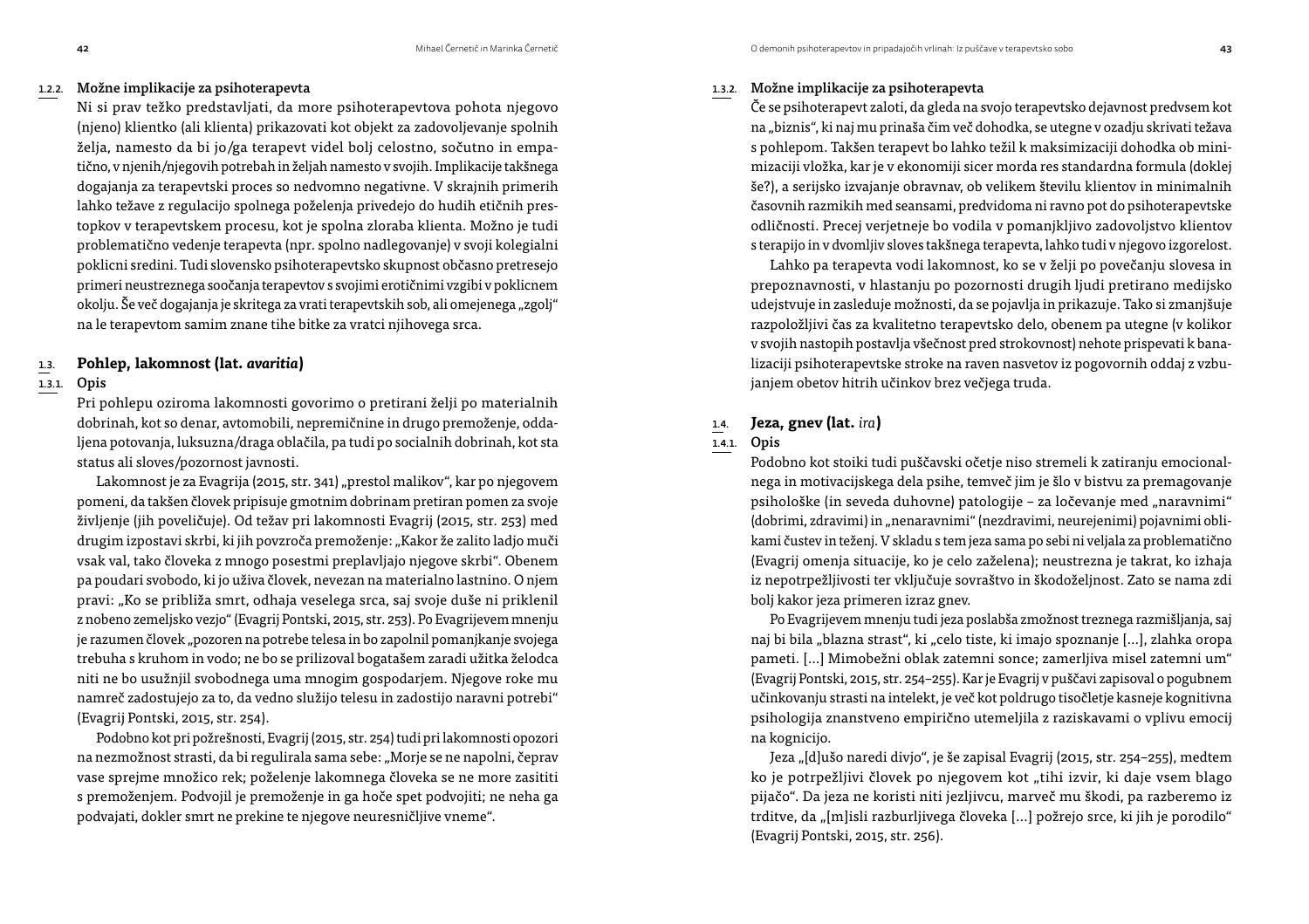Smrekar Hinko. *Jeza.*

Slika 2



#### 1.4.2. Možne implikacije za psihoterapevta

Kaj se zgodi, če se jezi prekomerno vdaja terapevt? Verjameva, da si psihoterapevti za kliente želimo biti "tihi izvir, ki daje vsem blago pijačo", kot je artikuliral Evagrij (glej prejšnji odstavek). Prav tako si najbrž ne želimo, da bi nam (kakršni koli) vzgibi "zatemnili um". A vendarle občasno morda doživljamo prav to, ko nam jeza "naredi dušo divjo" in se spustimo v bolj ali manj žolčno, bolj subjektivno kakor argumentirano pregovarjanje o tem, katera terapevtska teorija ali celo modaliteta je v splošnem boljša ali slabša. Ko smo nestrpni do terapevtov drugih pristopov in orientacij in jih (vsaj skrivaj v svojem srcu) napadamo in obsojamo. Morda sodita sem še pregovorno slovensko "vrtičkarstvo" in "strankarstvo", katerih rep na svoj način sega tudi na področje slovenske psihoterapije.

Ena od pojavnih oblik je lahko še nekakšna (običajno bolj ali manj prikrita) odklonilnost, jezljivost, sitnost v relaciji do klientov, ki nam hote ali nehote prestopajo meje (časovne, finančne, osebne), čeprav teh meja morda niti sami nismo ustrezno definirali ali varovali.

## 1.5. **Zavist, nevoščljivost (lat.** *invidia***)**

### 1.5.1. Opis

Zavist je Evagrij povezoval z žalostjo. Dejansko gre pri zavisti za nekakšno žalost ob tem, da gre drugim (vsaj navidez) bolje od nas. Podobno je tudi znameniti Tomaž Akvinski (1981, II, 2, Q.36) pojmoval zavist kot vrsto žalosti, meneč, da "objekt tako dobrote kakor zavisti je dobro našega bližnjega, toda z nasprotnimi vzgibi, saj se dobrota veseli dobrega našega bližnjega, medtem ko zavist nad njim žaluje". Zato v razdelku o zavisti predstavljava tudi Evagrijev pogled na žalost.

Na slikovit način Evagrij (2015, str. 344) zapiše, da je zavist "očesna bolezen, ki onemogoča veselje". Nasprotje veselju je kajpada žalost. Zanjo Evagrij (2015, str. 256) meni, da "predstavlja oviro za vse, kar je lepega". In še, da žalost nima moči, če niso navzoče druge strasti, kajti žalost se vzpostavlja s prikrajšanostjo želje (gr. *orexis*). "Zdržni človek ne trpi žalosti v prikrajšanosti za hrano in čisti človek ne trpi žalosti v pomanjkanju razuzdane nespameti; enako velja za nejezljivega človeka, ki ni dosegel maščevanja, ali ponižnega človeka, ko je oropan človeškega spoštovanja, ali človeka, prostega lakomnosti, ko utrpi izgubo – taki ljudje so se namreč silovito odvrnili od želje po takih rečeh" (Evagrij Pontski, 2015, str. 257).

#### 1.5.2. Možne implikacije za psihoterapevta

Odnose med terapevti je možno videti kot gojišče, kjer se zavist zlahka razrašča. Zagotovo ne obstaja psihoterapevt, ki ne bi svojemu kolegu že kdaj česa zavidal v povezavi z njegovim strokovnim delom, kot recimo strokovno razgledanost, obiskanost oziroma zasedenost s klienti, uspeh posamezne terapevtske intervencije ali obravnave. V nekoliko krepkejši obliki lahko nevoščljivost dobi izraz v opravljanju ali celo obrekovanju stanovskih kolegov, drugih terapevtov. Ali v zadržanosti brez tehtnega razloga, ko bi lahko na povpraševanje po primernem terapevtu navedli kolegovo ime. Nemara tudi v zamolčanju referenc, ko se naslanjamo na dognanja oziroma pisanja kolega in jih prikazujemo kot svoja (plagiarizem). In v pomanjkanju zavedanja, da smo tako rekoč vsi v istem čolnu – da se vsi terapevti trudimo za enako stvar, se spoprijemamo s podobnimi težavami in je zato najbolj smiselno, da v temelju držimo skupaj in si med seboj pomagamo. Če v neki poklicni skupnosti vsak vleče na svojo stran, so na daljši rok na škodi vsi njeni člani kakor tudi širša družba, ki od poklicne skupnosti ne dobi, kar bi morala. Morda je nevoščljivost ena izmed globokih korenin žalostnega dejstva, da v Sloveniji področje psihoterapije ostaja še vedno pravno neurejeno.

Kaj pa zavist terapevta do njegovih klientov? Morda terapevtova žalost, da si klient lahko privošči drage počitnice, on pa ne? Ali pa, da je na kakšnem področju klient bolj smel ali svoboden? O tem je podobno neprijetno govoriti kakor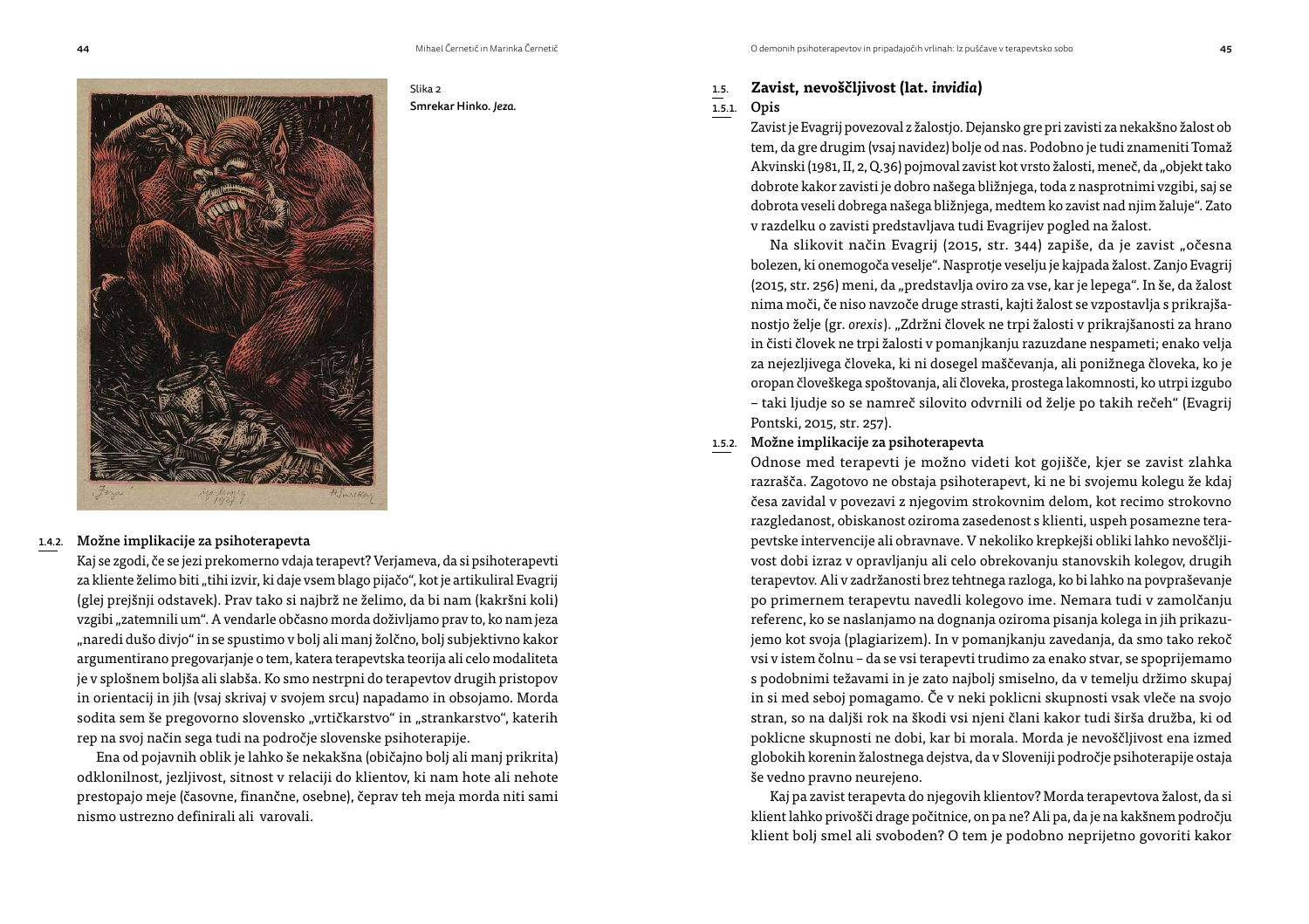o zavisti staršev do njihovih otrok – oboje je zaznamovano s precejšnjim sramom in hkrati je oboje nekaj, za kar ne moremo (in ne smemo) reči, da se ne pojavlja.

#### 1.6. **Lenoba, naveličanost (lat.** *acedia***)**

#### 1.6.1. Opis

Izraz akedija (iz gr. *akedia*) se nanaša na brezbrižnost, otopelost, letargičnost, pomanjkanje zavzetosti. Lahko se izraža kot nezainteresiranost, nezbranost ali odsotno ukvarjanje z nesmiselno dejavnostjo. Že Evagrij je pisal o pojavu, ki je v meniškem okolju poznan pod izrazom "opoldanski demon" nadloga, ki najmočneje pesti meniha okrog poldneva, ko nanj pritisneta dnevna vročina in utrujenost od prve polovice dneva. Posledica je padec zavzetosti za opravljanje dejavnosti ali celo bolj ali manj pasivno čakanje na kosilo.

Evagrij (2015) (duhovno) naveličanost označi kot nemoč (dobesedno nenapetost, mlahavost – gr. *atonia*) duše. Človek, ki ga muči naveličanost, po Evagriju (2015, str. 258) "ni zadovoljen z enim delom. Ena ženska ni dovolj človeku, ki ljubi užitek; ena celica ni dovolj za samotarja, ki pade v duhovno naveličanost".

### 1.6.2. Možne implikacije za psihoterapevta

Akedičen psihoterapevt opravlja svoje delo s klienti nezavzeto, pretirano rutinsko, naveličano, morda celo malomarno, enolično in "po istem kopitu". Med seansami pogosto pogleduje na uro (kar znajo klienti, kot vemo, zelo dobro opaziti) in željno čaka, da bo terapevtska ura pri kraju. Podobno kakor ubogi menih, ki ga zdeluje akedija, ždi v svoji celici in čaka na že omenjeno kosilo. V dnevu ima takšen terapevt pred očmi obrok hrane, v tednu vikend, v letu počitnice. Za svoj strokovni, morda celo osebni razvoj je le malo zainteresiran in ne premore poklicne živosti. Bolj kakor za delo s klienti utegne biti zavzet za kak svoj hobi.

Za popestritev naj dodava osebno izkušnjo oziroma že kar anekdoto prvega avtorja pričujočega članka: "Mojo ,celico' mi predstavlja moja pisarna, locirana v kleti naše hiše. V tem majhnem prostoru preživim večino službenega časa. Ko imam terapijo s katerim od klientov, se prestavim v sosednji, večji prostor, nakar se zopet vrnem v svojo ,celico'. Po grško se celica imenuje *kelli* in obstaja etimološka povezava z nemško besedo *Keller* (klet). V čem je poanta? V preteklih letih sva se z ženo (ki je po četrtem otroku pustila svojo takratno službo in ostala doma) večkrat šalila, da je ona primorana v enolično življenje po zloglasnem nemškem reklu *'Kinder, Küche, Kirche'* (slov. 'otroci, kuhinja, cerkev'), jaz pa v nekoliko drugačno enoličnost: *'Kinder,* Keller*, Kirche'* (slov. 'otroci, *klet*, cerkev'). Dogaja se pač, da se svoje celice in dela v njej naveličam, čeprav vem, da je zame in za vse dobro, da še določen čas ostanem v pisarni in delo opravim. Zame je to ena od pojavnih oblik akedije, ki se mi (k sreči v manjšem obsegu) pojavlja tudi pri delu s klienti, pri čemer ne mislim na specifične kontratransferne pojave." Kaj podobnega pri svojem delu najbrž izkuša vsak psihoterapevt, vsaj v kakšnih obdobjih.

### 1.7. **Napuh (lat.** *superbia***)**

#### 1.7.1. Opis

Napuh je med puščavniki veljal za najhujšega med vsemi demoni oziroma strastmi. Povzročil naj bi bil padec Adama in Eve, odpad od Boga in posledično njun izgon iz raja. Kot izvirni greh naj bi bil izvor vseh ostalih grehov. Povezan je s prepričanji o superiornosti glede na druge ljudi in o samozadostnosti v odnosu do božanskega. Vodi lahko v precenjevanje samega sebe, v grandiozno in arogantno vedenje, v neupravičeno postavljanje svojih lastnih interesov pred dobrobit drugih ljudi. Domišljavost lepo opiše grška beseda *kenodoksia*, ki v dobesednem prevodu pomeni "prazna slava" - neosnovana samozavest, prazni ponos.

Domišljavost Evagrij (2015, str. 259) označi za nesmiselno strast, ki se zlahka pomeša s katerim koli sicer koristnim ali hvalevrednim delom, in pravi: "Slak se ovije okrog drevesa in izsuši (njegovo) korenino, ko doseže zgornji del; domišljavost raste skupaj s krepostmi in se ne umakne, dokler ne potolče (njihove) moči." Evagrij izpostavlja, kako nevarno motivacijo pomeni domišljavost, saj "krepost, ki se naslanja na domišljavost, se pogubi" (2015, str. 259) in "[d]omišljavost je podvodna čer; če se zaletiš vanjo, boš izgubil svoj tovor" (2015, str. 260). Za Evagrija (2015, str. 261) je napuh tumor duše, napolnjen z gnojem; "ko bo dozorel, bo počil in naredil veliko gnusobo". Po njegovem mnenju "za boleznijo napuha trpi, kdor se je oddaljil od Boga in svoje dosežke pripisuje svoji moči" (Evagrij Pontski, 2015, str. 262). Puščavski psiholog opozarja: "zdaj si bahavo vzvišen, kmalu pa boš črv. Zakaj dvigaš svoj tilnik, ki bo kmalu zgnil?" (Evagrij Pontski, 2015, str. 262). Prevzetnega človeka primerja z drevesom brez korenin, ki ne bo preneslo udara vetra, in dodaja: "Sapa vetra dviga trsko v zrak; napad neumnosti povišuje naduteža" (Evagrij Pontski, 2015, str. 262). Napuh Evagrij (2015, str. 344) predstavi še z izrazoma "demonska umišlijia" in "miselna ošabnost".

#### 1.7.2. Možne implikacije za psihoterapevta

Psihoterapevtova ideacija ob prišepetavanju "demona" napuha utegne biti, denimo, da je (ali bo nekoč v prihodnosti) najboljši terapevt v mestu/društvu/ državi/modaliteti ... Ali da ima sposobnosti, neprimerljive z drugimi. Ali da je kompetenten za vse terapevtske primere. Ali da si v splošnem zasluži posebno pozornost/spoštovanje/čast/hvalo v svoji sredini. Ali da je kot terapevt nezamenljiv in ta občutek more vztrajati tudi še po upokojitvi. Ali da je kot posameznik nekaj več že zgolj zato, ker *je* terapevt. Ali da ne potrebuje dolžnega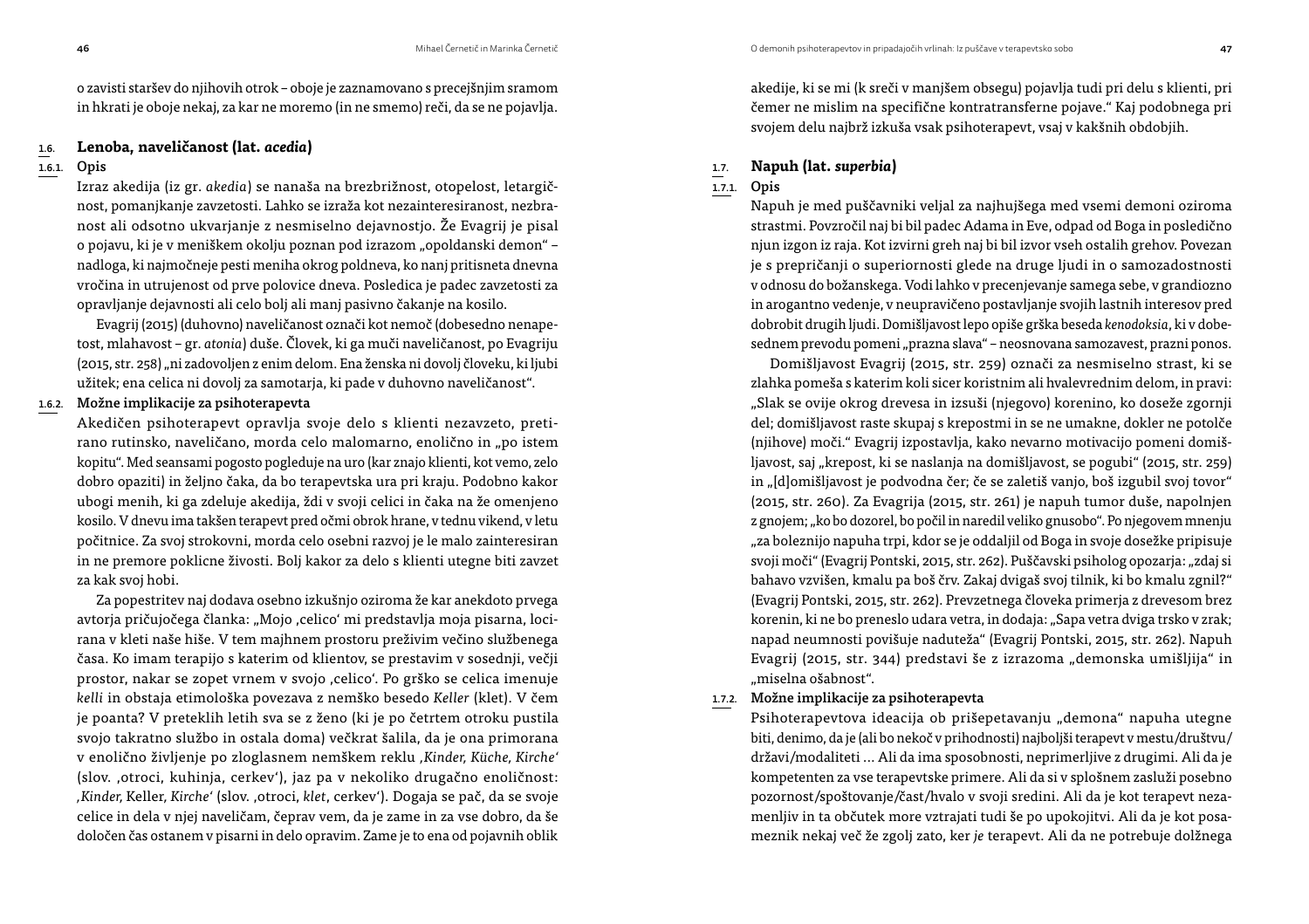izobraževanja, supervizije, stalnega strokovnega izpopolnjevanja; mlajši kolegi mu strokovno ne morejo doprinesti ničesar, česar da sam še ne pozna ali že vešče uporablja; ni mu treba reflektirati svojega osebnega procesa in na njem (nadalje) delati, ker da je že itak "povsem zanaliziran" ...

Terapevtovo napihnjeno mnenje o sebi se lahko odraža v nezmožnosti, da bi uzrl pomanjkljivosti ali napake pri svojem delu. Pri čemer neuspehe v terapevtskem procesu rad pripiše zunanjim vzrokom, kot so dejavniki klienta ali pač neugodni slučaji oziroma okoliščine. Lahko se odraža v neproporcionalno visoki tarifi, ki jo zaračunava za svoje storitve. Ali pa v neutemeljenem ponujanju pridruženih/razširjenih storitev, s katerimi terapevt svoje kliente na neki način privezuje nase.



Slika 3 Smrekar Hinko. *Napuh.*

# 2. **Sedmero vrlin kot pomoč pri spoprijemanju**  s sedmimi ..demoni"

Eden od preizkušenih načinov za spoprijemanje s slabostmi in šibkostmi je negovanje, utrjevanje njihovih nasprotij – vrlin oziroma kreposti.

Četudi je v (psihoanalitični) psihoterapiji utemeljeno naziranje, ki v prizadevanju za kreposti potencialno vidi preobračanje v nasprotje (reakcijsko formacijo), je pojem vrline vendarle precej širši od okvirov obrambnega funkcioniranja. Razvijanje in krepitev pozitivnih plati sebe (vrlin, osebnostnih moči, notranjih virov) je inherentno človeško, popisano v različnih kulturah in zgodovinskih obdobjih. Prav tako imajo osebnostne moči poudarjeno vlogo v humanistični psihologiji in humanistično orientirani psihoterapiji. Koncept vrline oziroma osebnostnih moči je v sodobni psihologiji postal razmeroma precej navzoč z razmahom pozitivne psihologije, kjer osrednje mesto zavzema tako imenovana univerzalna klasifikacija značajskih vrlin in moči (Peterson in Seligman, 2004; glej tudi Černetič, 2019).

Ukvarjanje z vrlinami torej še zdaleč ni nekaj, kar bi bilo omejeno na krščanstvo, čeprav je (tudi) v slednjem doživelo močan razcvet. Znotraj krščanskega izročila ima že dolgo časa, verjetno vse od Prudentiusa (2001) v 4. stoletju, vsaka od zgoraj obravnavanih glavnih strasti/grehov svojo komplementarno karakterno krepost/vrlino, ki jih predstavljava v nadaljevanju.

Pri vsaki od teh vrlin navajava še nekaj primerov specifičnih refleksivnih vprašanj, ki so nam psihoterapevtom lahko v pomoč pri razvijanju naših osebnostnih kompetenc. Podobno kot velja za primere, ki sva jih podala v predhodnem poglavju kot paralele med kardinalnimi grehi in svetom psihoterapevta, tudi seznam refleksivnih vprašanj ni oblikovan kot izčrpna in zaokrožena celota. Utegne narediti vtis, da so vprašanja nekako natresena, saj nama prostorske omejitve ne dopuščajo, da bi te iztočnice za refleksijo posebej komentirala. Želiva, da bi služile zgolj kot začetni, izhodiščni impulzi, ki naj v bralcu po potrebi pokrenejo razmislek in notranji proces. Zastavljajmo si jih v duhu čuječnosti, odprtosti, pogumnega in (za)upanja polnega zavedanja in bomo podobni starodavnim tako imenovanim *neptičnim očetom* (gr. *nepsis* = čuječnost; glej Černetič, 2018), katerih solze skrušenosti spričo lastnih grehov so bile hkrati solze veselja ob zavesti odrešenosti, podarjene od Ljubezni. Pot osvobajanja od svojih "demonov" sicer ni preprosta in neposredna, vmes preidemo mnoge vzpone in padce, zato sta na mestu tudi dobršna mera potrpežljivosti ter pravega, iskrenega sočutja do sebe in lastnih procesov.

Tudi v tem poglavju nas spremljajo Evagrijevi vpogledi. S starodavnimi puščavniki imamo psihoterapevti dejansko kar nekaj skupnega: Podobno, kot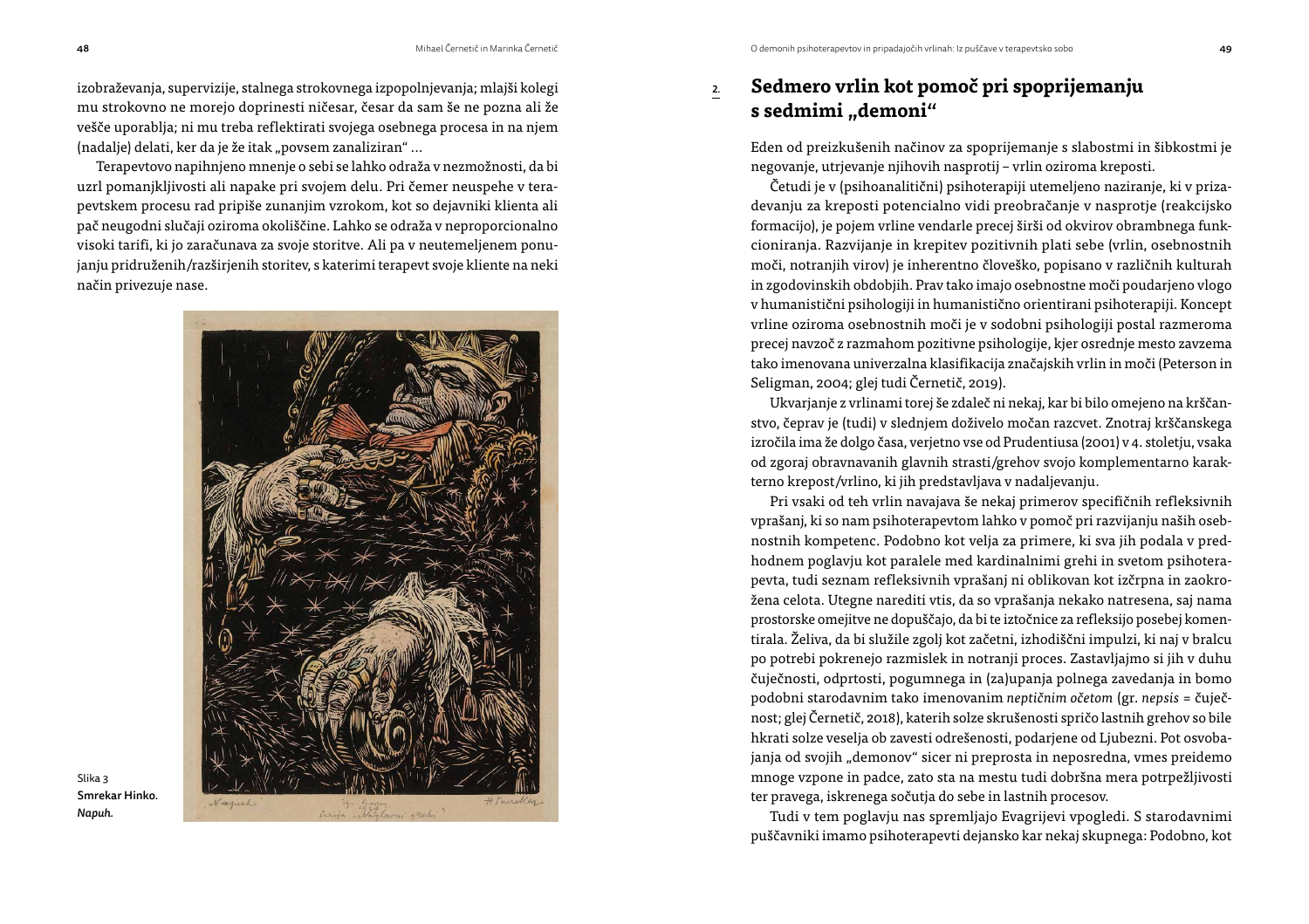so takratni ljudje dojemali njih, gledajo današnji na psihoterapevte kot na nekakšne modrece, "starce", izpopolnjene posameznike in vodnike na poti globinskega človeškega razvoja, v določenih okoliščinah pa tudi kot na vzornike in ideale. Oboji si močno prizadevamo za osebnostno rast. Kar se nama zdi še pomembneje, pa je, da si terapevti s puščavniki delimo izrazito usmerjenost v to, da bi dragocene besede in dobri nameni zaživeli v praksi, da bi se ukoreninili in vzbrsteli v dejanskem življenju – ne le klientov, ampak tudi nas samih (glej npr. Kottler in Carlson, 2014). In vemo, da se to lahko zgodi le postopoma, z urjenjem oziroma vadbo, kar je izvorni pomen grške besede *askesis*. Askeza je torej urjenje v dobrem, najsi bo to na telesnem, duševnem ali duhovnem področju.

#### 2.1. **Zmernost**

#### 2.1.1. Opis

Nasproti požrešnosti stoji zmernost (lat. *temperantia*), tudi zdržnost in nekakšna ravnodušnost ali umirjenost. V že omenjeni pozitivnopsihološki klasifikaciji značajskih vrlin in moči je vrlina zmernosti opredeljena kot zaščita pred pretiravanjem na splošno, ne le kot antipod požrešnosti, in med drugim vsebuje značajski moči samoregulacije (ali samokontrole) in preudarnosti. Evagrij Pontski (2015, str. 341) samoobvladovanje opiše z izrazoma "tehtnica sorazmerja" in "osvoboditev plamtenja".

#### 2.1.2. Refleksivna vprašanja za terapevta

"Kako je s sorazmerjem, ravnotežjem na moji osebni in terapevtski tehtnici<sup>5</sup>? Kako je na posameznih področjih in kako si stojijo nasproti moja telesno, duševno in duhovno področje?"

"Je kaj, kar si pretirano želim požirati, vnašati vase, si privoščiti; se v čem prekomerno razvajati? Morda z izgovorom, da moram (kot terapevt ali sicer) poskrbeti zase? Ali da je to pogoj, da lahko poskrbim za kliente?"

"Ali se v trenutkih, ko se čutim še posebno obremenjenega s težo terapevtskega dela, zatekam k hrani ali pijači, k nepotrebnemu nakupovanju in zapravljanju?"

"Ali lahko prepoznam, da sem v čem nezmeren, kar koli že to je? Nezmeren v smeri pretiravanja ali v smeri skoposti?"

## 2.2. **Čistost**

#### 2.2.1. Opis

Vrlina, ki je nasprotje nečistosti in pohote, je čistost (lat. *castitas*), tudi zdržnost

(gr. *enkrateia*, kar dobesedno pomeni "v moči"). Za Evagrija (2015, str. 341) je čistost "obleka resnice", "uzdonoska oči" in "svetilka srca".

### 2.2.2. Refleksivna vprašanja za terapevta

"Kako urejam svoje spolno poželenje?"

"V kolikšni meri ono<sup>6</sup> ,ureja' mene?"

"S kakšnim pogledom zrem na svoje klientke/kliente? S čistim in prosojnim ali z motnim in neurejenim?"

Terapevt, ki želi ohranjati čisto srce, si bo nemara zastavil vprašanje, kot je: "Ali nisem kar nekoliko preveč zadovoljen, da imam danes termin s tisto mlado in postavno klientko?"

Pozoren bo na to, kam mu uhaja pogled med terapijo z njo, zlasti kadar bo prišla v nekolikanj razkrivajočih oblačilih. Čistost je v takšnih primerih dobesedno "uzdonoska oči".

Morda bo v svoji globini začutil, da njegova "svetilka srca" medli spričo množečih se nečistih misli, ki klientki niso v terapevtsko pomoč ali utegnejo celo prispevati k utrjevanju njenega življenjskega scenarija, ki naj bi se ga s pomočjo terapije osvobodila.

"Sem kot terapevt enkratičen (v moči) ali pa že pričenjam opletati pod vplivom strasti? Ali mi celo preti kak večji spodrsljaj?"

"Imam občutek, da se mi tak spodrsljaj ne more zgoditi, in se na to preveč zanašam?"

"Ali imam načrt, kako ravnati, če bi me v seansi začelo zanašati?"

## 2.3. **Dobrota**

#### 2.3.1. Opis

Kot antipod lakomnosti nastopa dobrota (lat. *caritas*) – dobrosrčnost, dobrodelnost, velikodušnost, žrtvovanje. Evagrij (2015, str. 342) za nasprotje lakomnosti navaja neposedovanje, kar označi kot "sad ljubezni" in "atlet, ki hitro teče".

## 2.3.2. Refleksivna vprašanja za terapevta

"Ali res lahko vzamem v obravnavo še enega klienta, čeprav že obstoječe delovno breme težko nosim?"

"Ali drži, da bi ga predčasno/preko mere vzel v terapijo iz človekoljubnih vzgibov, in ne morda zato, da si bom lažje privoščil novi avto ali lagodneje plačeval študij, terapevtski prostor, odplačeval kredit?"

"Koliko sem ,atlet, ki hitro teče' – svoboden, nevezan in okreten, in koliko me nevidne verige priklepajo na materialne vrednosti?"

<sup>5</sup> O metafori tehtnice psihoterapevta glej Černetič (2020).

Zavedava se, da beseda v tem kontekstu nastopa dvoumno, vendar dvopomenskost namenoma ohranjava, saj sta oba pomena relevantna – *ono kot zaimek in kot samostalnik.*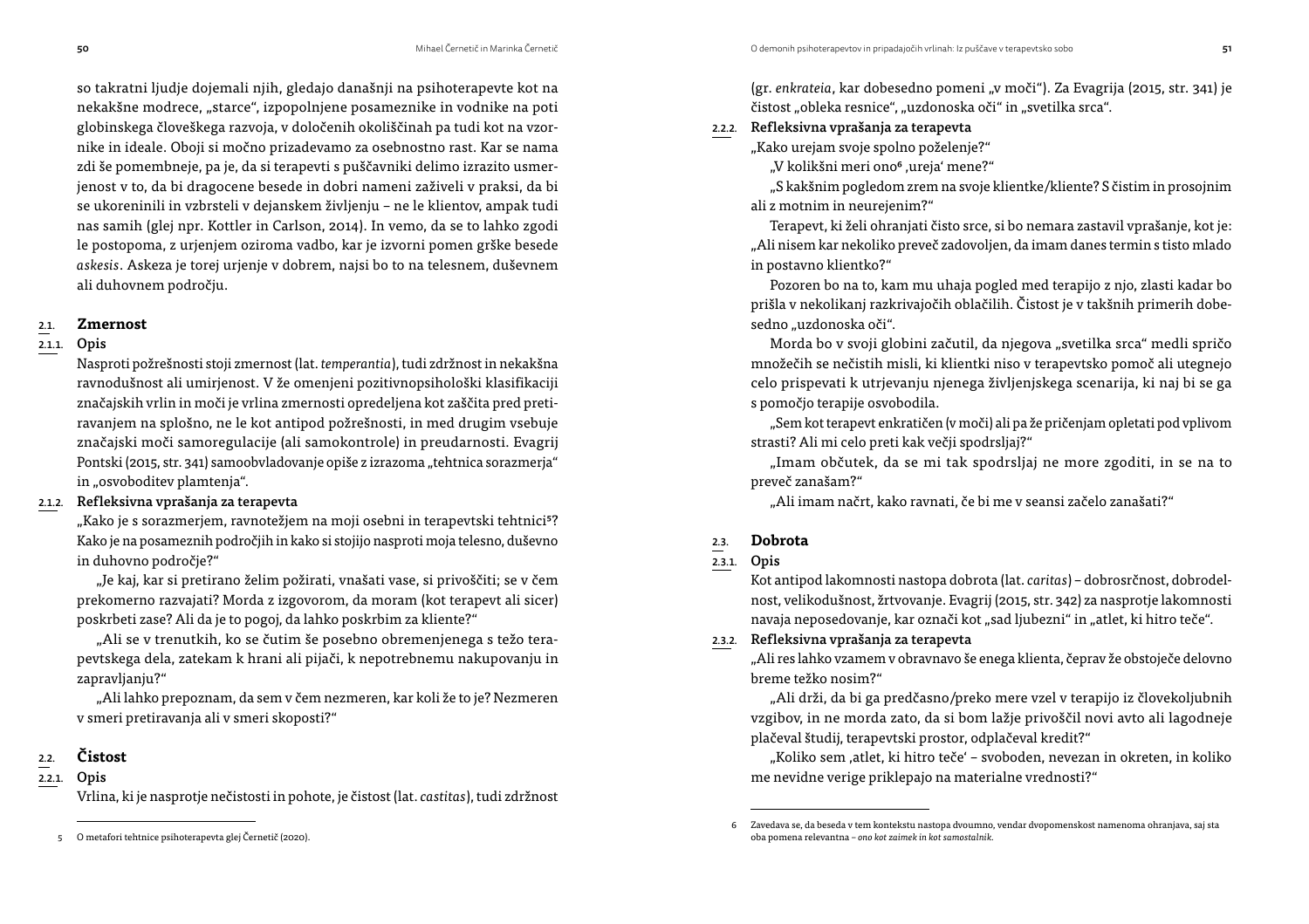"Kam teče (ali odteka) moj libido, mišljen v širšem smislu? Usmerjam svojo psihično energijo v splošnem k sebi (v pridobivanje) ali k drugim (v dajanje)?"

## 2.4. **Potrpežljivost**

## 2.4.1. Opis

Jezi in gnevu nasproti je umeščena potrpežljivost (lat. *patientia*). V tem kontekstu lahko govorimo tudi o odpuščanju in usmiljenju. Potrpežljivost je za Evagrija (2015, str. 342) "orožje razumnosti", "zdravilišče srca" in "blagost do vseh".

## 2.4.2. Refleksivna vprašanja za terapevta

"Ko začutim jezo ali prizadetost do kolega, supervizorja ali celo klienta, kako me nagovori potrpežljivost kot ,orožje razumnosti'?"

"Je moj poklicni kolega, ki ga težko prenašam, res takšen negativec, da se ne morem ničesar naučiti od njega? Sem mu/ji pripravljen dati (novo) priložnost?"

"Ali upoštevam, da tudi drugi ljudje rastejo le postopoma, in sem zmožen biti z njimi dovolj potrpežljiv?"

"Kako moje lastno srce trpi, ko v njem ostajata gnev in jeza?"

#### 2.5. **Prijaznost**

#### 2.5.1. Opis

Trpljenje nevoščljivosti uravnoteža prijaznost (lat. *humanitas*). Sorodni pojmi so še človečnost, sočutje, hvaležnost, zadovoljstvo. Nezavist je po mnenju Evagrija (2015, str. 344) "sovražnica obrekovanja", "prijateljica veselja", "čistost zaupanja, ubrana z ljubeznijo" ter "radost zaradi tistih, ki uživajo ugled". Veselje kot nasprotje žalosti pa Evagrij (2015, str. 342) med drugim opiše kot "vedrost v udejanjanju dobrega".

#### 2.5.2. Refleksivna vprašanja za terapevta

"Ali kateremu od svojih kolegov vsaj malo zavidam njegov poklicni uspeh, recimo številno klientelo, doseženi naziv, lep terapevtski prostor ali lokacijo, pojavitev v medijih, objavljeno publikacijo, izvedeno delavnico?"

"Zakaj pravzaprav mu težko privoščim, da mu gre dobro?"

"Koliko sem se zmožen veseliti, kadar kdo od kolegov doživi uspeh?"

"Sem kolegu, ki mu je v nečem uspelo, zmožen iskreno čestitati in izreči priznanje?"

"V kolikšni meri sem zaradi zavisti in nevoščljivosti prikrajšan za sproščenost in vedrino?"

"Ali lahko s hvaležnostjo sprejemam dobre stvari, ki so jih ustvarili drugi in ki lahko tudi mene obogatijo?"

"Koliko v resnici zaupam drugim?"

"Ali se spuščam v opravljanje, morda celo obrekovanje?"

"Ali sem zmožen svoje kolege dvigovati ter krepiti, omogočati (facilitirati) njihov razvoj, uspeh, dosežke?"

## 2.6. **Marljivost**

## 2.6.1. Opis

Vrlina marljivosti (lat. *industria*) je nasprotje lenobi. Vključuje vztrajnost, trud, delovno etiko. Vztrajnost je po Evagriju (2015, str. 259) zdravilo za naveličanost, prav tako "udejanjanje vsega z veliko pozornostjo". Vzdržljivost Evagrij (2015, str. 343) opiše kot razbitje naveličanosti in "kipeče prizadevanje za lepo" ter kot *vajo v križu*. S slednjo sintagmo vzklicuje znameniti Platonov izraz *vaja v smrti*, premišljevanje smrti (gr. *thanatou melete*).

## 2.6.2. Refleksivna vprašanja za terapevta

"Lahko kot terapevt zase rečem, da opravljam svoje delo z veliko pozornostjo, čuječnostjo?"

"Me med terapevtskimi seansami zalezuje dremavost ali dolgčas?"

"Sem zadovoljen s tem, kako sem se potrudil za kliente, ki sem jih imel danes v terapevtski obravnavi? Ali imam pred očmi dejstvo, da imam sam celo vrsto klientov, vsak izmed njih pa ima samo enega terapevta – mene?"

"Kako pozorno sem poslušal zadnjega današnjega klienta? Sem bil med seanso zares ,stoodstotno' prisoten z njim in zanj?"

"Ali v zvezi s svojim delom občutim naveličanost? Koliko sem (še) vnet za svoje psihoterapevtsko poslanstvo? Kakšen je moj poklicni žar?"

## 2.7. **Ponižnost**

## 2.7.1. Opis

Da se ne razraste napuh, skrbi ponižnost. Latinska beseda zanjo (*humilitas*) izhaja iz lat. *humus*, ki predstavlja zemljo in prst; biti ponižen tako pomeni biti prizemljen – vedeti, kaj si, pa tudi, kaj nisi. Ponižnost se povezuje s skromnostjo, srčnostjo, spoštovanjem.

Evagrij (2015, str. 261) pripisuje ponižnosti veliko vrednost, saj o njej trdi, da "človeka vodi do neba in ga pripravlja za ples z angeli". Nedomišljavost je zanj "odstop od ugajanja" in "nauk preprostosti" (Evagrij Pontski, 2015, str. 343). Ponižnost med drugim opiše kot "resnično globoko spoznanje narave", hvaležno priznavanje in slavljenje (gr. *homologia*) Boga, "razrušenje sovraštva" in "resnično prijateljstvo z Modrostjo" (Evagrij Pontski, 2015, str. 344).

## 2.7.2. Refleksivna vprašanja za terapevta

Malo za šalo, malo zares: "Ali sem *res* najboljši psihoterapevt v mestu?"

"Ali moja samopodoba ustreza resničnosti, dejstvom? Sem res tako dober terapevt, kakor mislim, da sem? Sem manj odličen – ali nemara boljši?"